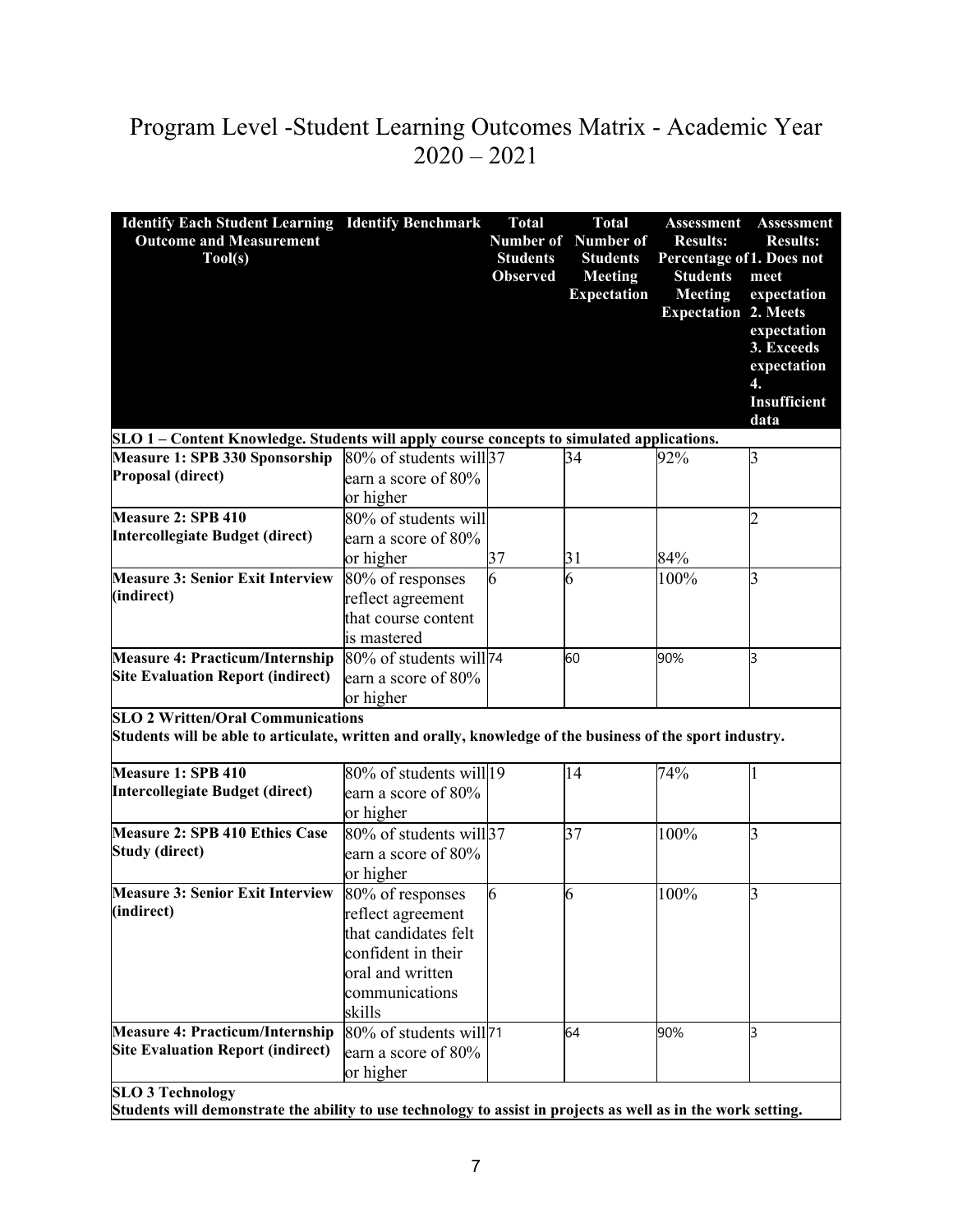| <b>Measure 1: SPB</b>                                                                                                    | 80% of students will 37            |    | 31 | 84%  | 2              |  |
|--------------------------------------------------------------------------------------------------------------------------|------------------------------------|----|----|------|----------------|--|
| 410 Intercollegiate Budget (direct) $\frac{1}{2}$ a score of 80%                                                         |                                    |    |    |      |                |  |
|                                                                                                                          | or higher                          |    |    |      |                |  |
| Measure 2: SPB 330 Sponsorship                                                                                           | 80% of students will 37            |    | 34 | 92%  | 3              |  |
| Proposal (direct)                                                                                                        | earn a score of 80%                |    |    |      |                |  |
|                                                                                                                          | or higher                          |    |    |      |                |  |
| <b>Measure 3: Senior Exit Interview</b>                                                                                  | 80% of students will6              |    | 6  | 100% | 3              |  |
| (indirect)                                                                                                               | receive a score of                 |    |    |      |                |  |
|                                                                                                                          | 80% or higher                      |    |    |      |                |  |
| <b>Measure 4: Practicum/Internship</b>                                                                                   | 80% of students will <sup>71</sup> |    | 64 | 90%  | $\overline{3}$ |  |
| <b>Site Evaluation Report (indirect)</b>                                                                                 | earn a score of 80%                |    |    |      |                |  |
|                                                                                                                          | or higher                          |    |    |      |                |  |
| <b>SLO 4 Work Independently and Collaboratively</b>                                                                      |                                    |    |    |      |                |  |
| Students will be able to critically reflect and demonstrate the ability to work independently as well as collectively in |                                    |    |    |      |                |  |
| teams.                                                                                                                   |                                    |    |    |      |                |  |
| Measure 1: SPB 330 Sponsorship                                                                                           | 80% of students will <sup>37</sup> |    | 34 | 92%  | З              |  |
| Proposal (direct)                                                                                                        | earn a score of 80%                |    |    |      |                |  |
|                                                                                                                          | or higher                          |    |    |      |                |  |
| Measure 2: SPB 450 International 80% of students will 19                                                                 |                                    |    | 14 | 74%  | 1              |  |
| <b>Bid Project (direct)</b>                                                                                              | earn a score of 80%                |    |    |      |                |  |
|                                                                                                                          | or higher                          |    |    |      |                |  |
| <b>Measure 3: Senior Exit Interview</b>                                                                                  | 80% of responses                   | 6  | 6  | 100% | 3              |  |
| (indirect)                                                                                                               | reflect agreement                  |    |    |      |                |  |
|                                                                                                                          | that candidates felt               |    |    |      |                |  |
|                                                                                                                          | confident in their                 |    |    |      |                |  |
|                                                                                                                          | ability to work                    |    |    |      |                |  |
|                                                                                                                          | independently and                  |    |    |      |                |  |
|                                                                                                                          | collaboratively                    |    |    |      |                |  |
| <b>Measure 4: Practicum/Internship</b>                                                                                   | 80% of students will <sup>71</sup> |    | 64 | 90%  | 3              |  |
| <b>Site Evaluation Report (indirect)</b>                                                                                 | earn a score of 80%                |    |    |      |                |  |
|                                                                                                                          | or higher                          |    |    |      |                |  |
| <b>SLO 5: Ethical Behavior</b>                                                                                           |                                    |    |    |      |                |  |
| Students will demonstrate an understanding for the ethical behavior in work environments                                 |                                    |    |    |      |                |  |
| Measure 1: SPB 450 Ethical Issue 80% will earn a                                                                         |                                    | 19 | 17 | 74%  | 1              |  |
| <b>Report (direct)</b>                                                                                                   | score of 80% or                    |    |    |      |                |  |
|                                                                                                                          | higher                             |    |    |      |                |  |
| <b>Measure 2: SPB 410 Ethics Case</b>                                                                                    | 80% will earn a                    | 37 | 31 | 84%  | 3              |  |
| <b>Study (direct)</b>                                                                                                    | score of 80% or                    |    |    |      |                |  |
|                                                                                                                          | higher                             |    |    |      |                |  |
| <b>Measure 3: Senior Exit Interview</b>                                                                                  | 80% of respondents 6               |    | 6  | 100% | 3              |  |
| (indirect- self- assessment)                                                                                             | indicate confidence                |    |    |      |                |  |
|                                                                                                                          | in their ability to act            |    |    |      |                |  |
|                                                                                                                          | ethically in work                  |    |    |      |                |  |
|                                                                                                                          | environments                       |    |    |      |                |  |
| <b>Measure 4: Practicum/Internship</b>                                                                                   | 80% of students will71             |    | 64 | 90%  | 3              |  |
| <b>Site Evaluation Report (indirect)</b>                                                                                 | earn a score of 80%                |    |    |      |                |  |
|                                                                                                                          | or higher                          |    |    |      |                |  |
|                                                                                                                          |                                    |    |    |      |                |  |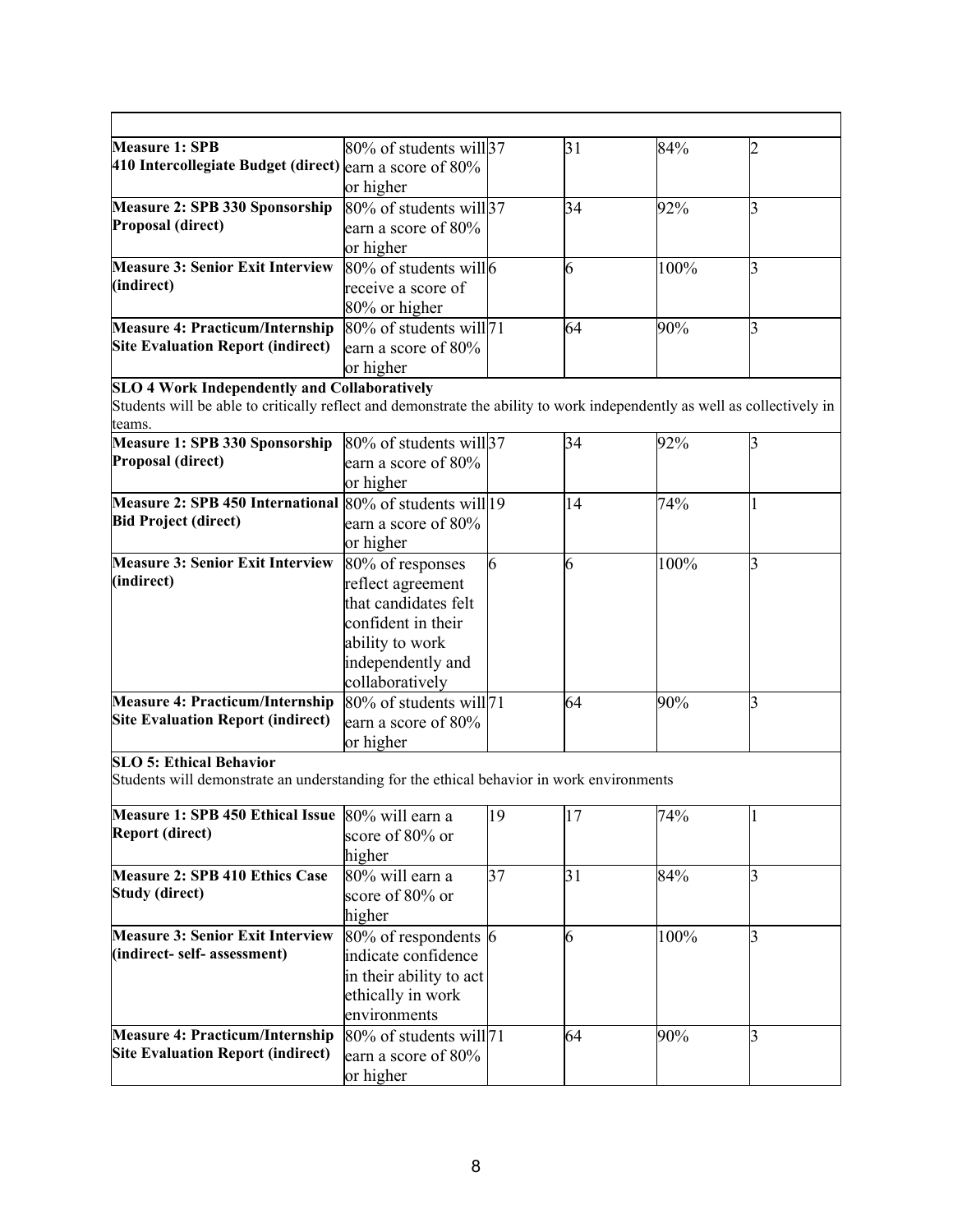|                                                                                                             |                                                                                                                      | Academic Year 2020-21                                                                                                                                                                                                                                 |                                                                                                                                         |
|-------------------------------------------------------------------------------------------------------------|----------------------------------------------------------------------------------------------------------------------|-------------------------------------------------------------------------------------------------------------------------------------------------------------------------------------------------------------------------------------------------------|-----------------------------------------------------------------------------------------------------------------------------------------|
| <b>Identify Each Operational</b><br><b>Effectiveness Goal and</b><br><b>Measurement Tool(s)</b>             | <b>Identify the</b><br><b>Benchmark</b>                                                                              | <b>Data Summary</b>                                                                                                                                                                                                                                   | <b>Assessment Results:</b><br>1. Does not meet<br>expectation<br>2. Meets expectation<br>3. Exceeds expectation<br>4. Insufficient data |
| <b>OEG 1 – Effective Teaching and Instruction</b>                                                           |                                                                                                                      |                                                                                                                                                                                                                                                       |                                                                                                                                         |
| <b>Measure 1 Student</b><br>learning perception<br>(indirect)                                               | 80% of respondents<br>indicate a favorable<br>response (at least a<br>score of 3 on a 4-point<br>scale)              | 100% of respondents rated<br>their learning as a 3 or<br>above                                                                                                                                                                                        | β                                                                                                                                       |
| <b>Measure 2 Faculty</b><br>engagement                                                                      | 100% of program<br>faculty will participate<br>in professional<br>development and<br>community<br>engagement         | 100% of faculty engaged in<br>discipline, conference<br>attendance, community<br>relationships                                                                                                                                                        | 2                                                                                                                                       |
| <b>OEG 2 Experimental learning and multiple learning methods</b>                                            |                                                                                                                      |                                                                                                                                                                                                                                                       |                                                                                                                                         |
| <b>Measure 1 Faculty</b><br>provide a variety of<br>experiential learning<br>activities in their courses    | 100% of faculty<br>provide a variety of<br>experiential learning<br>methods                                          | All faculty provided a<br>variety of learning methods<br>including:<br>Small group<br>1.<br>discussion<br>2.<br>Lecture<br>3.<br>Group<br>projects<br>Active<br>4.<br>learning<br>Field trips<br>5.<br>Applied<br>6.<br>professional<br>presentations |                                                                                                                                         |
| Measure 2 Sport Business 80% of respondents<br>senior survey                                                | feel prepared to apply<br>learning to their jobs<br>upon graduation (at<br>least a score of 3 on a<br>4-point scale) | 100% of survey respondents 3<br>indicated that they feel<br>prepared upon graduation                                                                                                                                                                  |                                                                                                                                         |
| <b>OEG 3 Engage the greater community</b>                                                                   |                                                                                                                      |                                                                                                                                                                                                                                                       |                                                                                                                                         |
| <b>Measure 1 Students will</b><br>do practicums/internships<br>at Mount Union and at<br>least 5 other sites | were completed at<br>least six sites                                                                                 | Practicums/internships Practicums/internships were 3<br>completed at 11 Sites:<br>University of Mount Union<br>sports information, athletic                                                                                                           |                                                                                                                                         |

## Program-Level Operational Effectiveness Goals Matrix